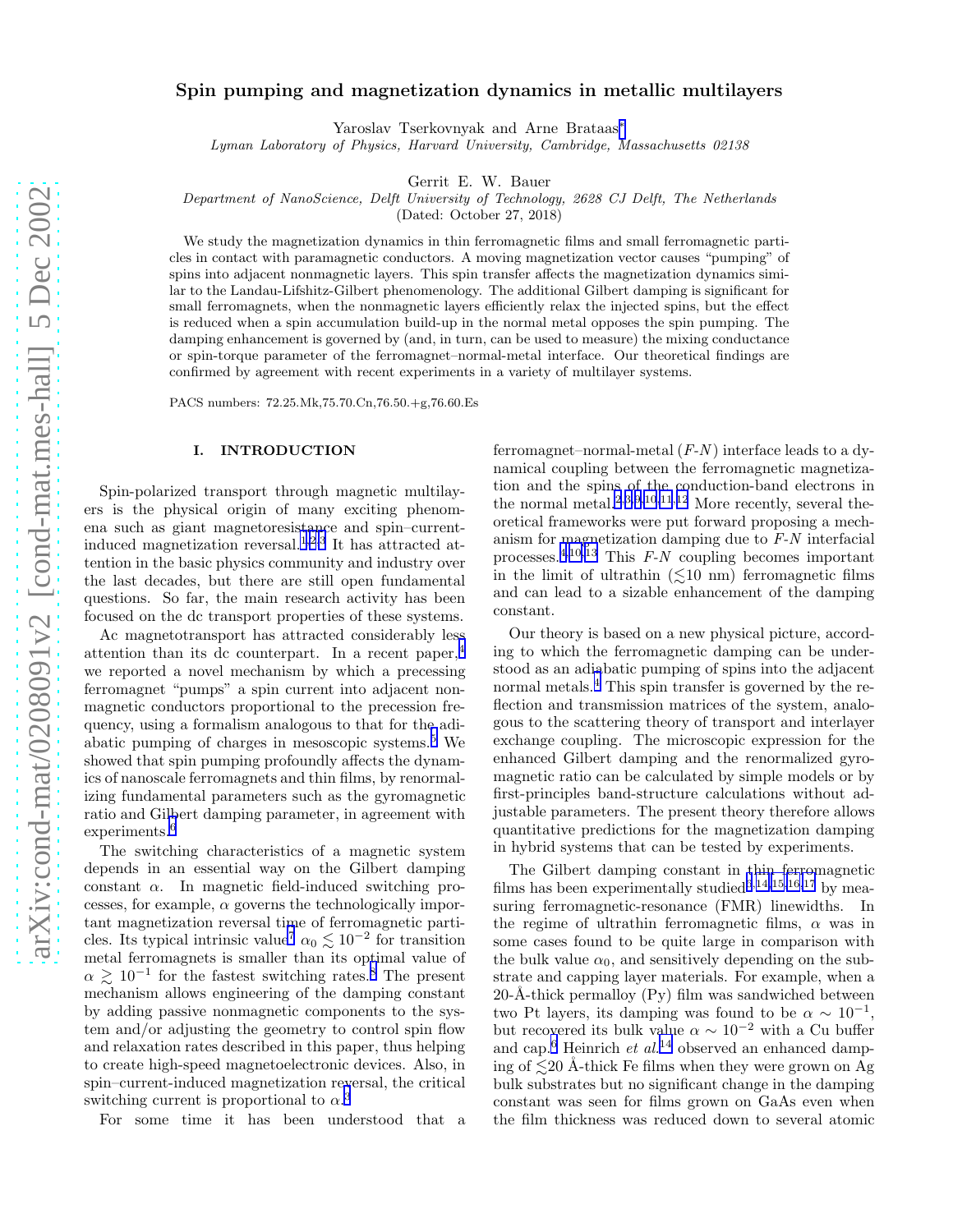<span id="page-1-0"></span>monolayers.<sup>[18](#page-9-0)</sup> We will demonstrate here that our theory explains all these experimental findings well.

Previously, we studied the situation when the normalmetal layers adjacent to the ferromagnetic films are perfect spin sinks, so that the spin accumulation in the normal metal vanishes.[4](#page-9-0) Here this theory is generalized to consider the spin accumulation which enables us to explain experimental findings for various F-N  $s$ ystems<sup>[6,14,16](#page-9-0)</sup> in a unified framework based on the spinpumping picture.

The paper is organized as follow. In Sec. II and the Appendix, the basic formalism of the adiabatic spin-pump theory[4](#page-9-0) is derived using a scattering-matrix approach, and an alternative derivation is given for finite systems, which is based on the conservation of energy and angular momentum. In Secs. [III](#page-2-0) and [IV,](#page-5-0) we solve the diffusion equation to describe transport of injected spins in single and composite normal-metal layers. The spin loss due to spin-orbit or other spin-flip processes is accounted for, leading to an overall damping of the ferromagnetic magnetization precession. In particular, we use the theory to analyze the representative case of Gilbert damping in Py-Pt, Py-Cu, and Py-Cu-Pt hybrids, showing an excellent agreement between our theory and the experimental results.[6,16](#page-9-0) The last Sec. [V](#page-7-0) is devoted to discussions and conclusions.

### II. PRECESSION-INDUCED SPIN PUMPING

Consider an  $N-F-N$  junction as in Fig. 1 and Fig. [6](#page-8-0) in the Appendix. Without a voltage bias, no spin or charge currents flow when the magnetization of the ferromagnet is constant in time. When the magnetization direction starts precessing (as, e.g., under the influence of an applied magnetic field), a spin current  $I_s^{\text{pump}}$  is pumped out of the ferromagnet.<sup>[4](#page-9-0)</sup> This current into a given  $N$  layer depends on the complex-valued parameter  $A \equiv A_r + iA_i$ (the "spin-pumping conductance") by

$$
\mathbf{I}_s^{\text{pump}} = \frac{\hbar}{4\pi} \left( A_r \mathbf{m} \times \frac{d\mathbf{m}}{dt} - A_i \frac{d\mathbf{m}}{dt} \right) . \tag{1}
$$

Here, the time-dependent order parameter of the ferromagnet is a unit vector  $\mathbf{m}(t)$ , assuming a monodomain magnet with a spatially uniform magnetization at all times. A detailed derivation of Eq. (1) based on the scattering-matrix theory of transport is presented in the Appendix.  $A = g^{\uparrow \downarrow} - t^{\uparrow \downarrow}$  depends on the scattering matrix of the ferromagnetic film since

$$
g^{\sigma\sigma'} \equiv \sum_{mn} \left[ \delta_{mn} - r_{mn}^{\sigma} (r_{mn}^{\sigma'})^* \right]
$$
 (2)

is the dimensionless dc conductance matrix<sup>[11,12](#page-9-0)</sup> and

$$
t^{\uparrow\downarrow} \equiv \sum_{mn} t_{mn}^{\prime\uparrow} (t_{mn}^{\prime\downarrow})^* \,. \tag{3}
$$

Here (see Fig. [6](#page-8-0)),  $r_{mn}^{\uparrow}$   $(r_{mn}^{\downarrow})$  is a reflection coefficient for spin-up (spin-down) electrons on the normal-metal side and  $t_{mn}^{\prime \dagger}$  ( $t_{mn}^{\prime \downarrow}$ ) is a transmission coefficient for spin-up (spin-down) electrons across the ferromagnetic film from the opposite reservoir into the normal-metal layer, where  $m$  and  $n$  label the transverse modes at the Fermi energy in the normal-metal films. Note that the magnetization can take arbitrary directions; in particular,  $\mathbf{m}(t)$  may be far away from its equilibrium value. In such a case, the scattering matrix itself can depend on the orientation of the magnetization, and one has to use  $A(\mathbf{m})$  in Eq. (1).

When the ferromagnetic film is thicker than its transverse spin-coherence length,  $d > \pi/(k_{\rm F}^{\uparrow} - k_{\rm F}^{\downarrow})$ , where  $k^{\uparrow(\downarrow)}_{\rm F}$  $\int_{\mathbf{F}}^{\uparrow(\downarrow)}$  are the spin-dependent Fermi wave vectors,  $t^{\uparrow\downarrow}$ vanishes,<sup>[20](#page-9-0)</sup> the spin pumping through a given  $F-N$  interface is governed entirely by the interfacial mixing conductance  $A = g^{\uparrow \downarrow} \equiv g^{\uparrow \downarrow}_r + ig^{\uparrow \downarrow}_i$ , and we can consider only one of the two interfaces. This is the regime we are focusing on in this paper. Note that the conductance matrix  $g^{\sigma\sigma'}$  defined in Eq. (2) has to be renormalized for highly transparent interfaces in columnar geometries (by properly subtracting Sharvin resistance contributions from the inverse conductance parameters), as discussed in Ref. [19.](#page-9-0)



FIG. 1: A ferromagnetic film F sandwiched between two nonmagnetic reservoirs N. For simplicity of the discussion in this section, we mainly focus on the dynamics in one (right) reservoir while suppressing the other (left), e.g., assuming it is insulating. The spin-pumping current  $I_s^{pump}$  and the spin accumulation  $\mu_s$  in the right reservoir can be found by conservation of energy, angular momentum, and by applying circuit theory to the steady state  $\mathbf{I}_s^{\text{pump}} = \mathbf{I}_s^{\text{back}}$ .

As shown before,<sup>[4](#page-9-0)</sup> the spin current [Eq. (1)] leads to a damping of the ferromagnetic precession, resulting in a faster alignment of the magnetization with the (effective) applied magnetic field  $H_{\text{eff}}$ . In the derivation by the time-dependent scattering theory, the pumped spins are entirely absorbed by the attached ideal reservoirs. In the following, it is shown that Eq. (1) can be also de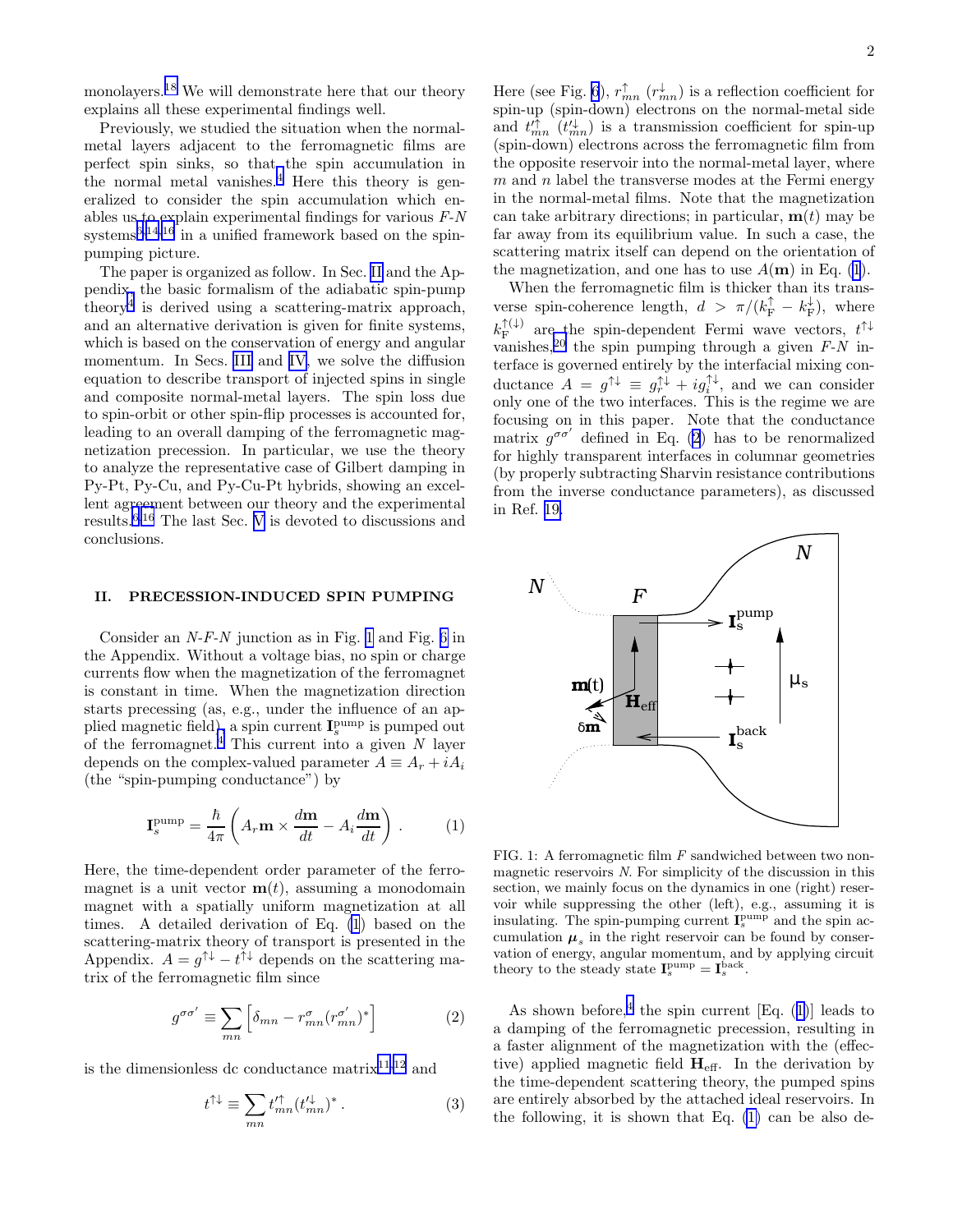<span id="page-2-0"></span>rived for a finite system by observing that the enhanced rate of damping is accompanied by an energy flow out of the ferromagnet, until a steady state is established in the combined  $F-N$  system. For simplicity, assume a magnetization which at time  $t$  starts rotating around the vector of the magnetic field,  $\mathbf{m}(t) \perp \mathbf{H}_{\text{eff}}$ . In a short interval of time  $\delta t$ , it slowly (i.e., adiabatically) changes to  $m(t + \delta t) = m(t) + \delta m$ . In the presence of a large but finite nonmagnetic reservoir without any spin-flip scattering attached to one side of the ferromagnet, this process can be expected to induce a (small) nonvanishing spin accumulation

$$
\mu_s \equiv \int d\epsilon \text{Tr}[\hat{\boldsymbol{\sigma}}\hat{f}(\epsilon)], \qquad (4)
$$

where  $\hat{\sigma}$  is the Pauli matrix vector and  $\hat{f}(\epsilon)$  is the  $2 \times 2$ matrix distribution function at a given energy  $\epsilon$  in the reservoir.<sup>[11](#page-9-0)</sup> For a slow enough variation of  $\mathbf{m}(t)$ , this nonequilibrium spin imbalance must flow back into the ferromagnet, canceling any spin current generated by the magnetization rotation, since, due to the adiabatic assumption, the system is always in a steady state.

Let us assume for the moment that the spins are accumulated in the reservoir along the magnetic field,  $\mu_s$  | H<sub>eff</sub>. Flow of  $N_s$  spins into the normal metal transfers energy  $\Delta E_N = N_s \mu_s / 2$  and angular-momentum  $\Delta L_N = N_s \hbar/2$  (directed along  $\mathbf{H}_{\text{eff}}$ ). By the conservation laws,  $\Delta E_F = -\Delta E_N$  and  $\Delta L_F = -\Delta L_N$ , for the corresponding values in the ferromagnet. Using the magnetic energy  $\Delta E_F = \gamma \Delta L_F H_{\text{eff}}$ , where  $\gamma$  is the absolute gyromagnetic ratio of the ferromagnet, we then find that  $N_s\mu_s/2 = \gamma N_s(\hbar/2)H_{\text{eff}}$ . It then follows that  $\mu_s = \hbar \gamma H_{\text{eff}} = \hbar \omega$ , where  $\omega = \gamma H_{\text{eff}}$  is the Larmor frequency of precession in the effective field: The spin-up and spin-down chemical potentials in the normal metal are split by  $\mu_s = \hbar \omega$ , the energy corresponding to the frequency of the perturbation. For a finite angle  $\theta$  between  $\mu_s$  and  $H_{\text{eff}}$ , the same reasoning would lead to  $\mu_s = \hbar \omega \cos \theta$ , which is smaller than the "energy boost"  $\hbar\omega$  of the time-dependent perturbation, thus justifying our initial guess.

We can employ magnetoelectronic circuit theory<sup>[11](#page-9-0)</sup> to derive an expression for the backflow of spin current  $I_s^{\text{back}}$ which, as argued above, has to be equal to the pumping current  $\mathbf{I}_s^{\text{pump}} = \mathbf{I}_s^{\text{back}}$ :

$$
\mathbf{I}_{s}^{\text{back}} = \frac{1}{2\pi} \left( g_{r}^{\uparrow \downarrow} \boldsymbol{\mu} \, s + g_{i}^{\uparrow \downarrow} \mathbf{m} \times \boldsymbol{\mu}_{s} \right)
$$
\n
$$
= \frac{\hbar}{4\pi} \left( g_{r}^{\uparrow \downarrow} \mathbf{m} \times \frac{d\mathbf{m}}{dt} - g_{i}^{\uparrow \downarrow} \frac{d\mathbf{m}}{dt} \right) . \tag{5}
$$

Here, we used  $\mu_s = \hbar \omega$  and  $\mu_s \perp \mathbf{m}$ , since by the conservation of angular momentum, the spin transfer is proportional to the change in the direction  $\delta \mathbf{m} \perp \mathbf{m}$ . We thus recover Eq. [\(1](#page-1-0)) for the case of a single and finite reservoir. It is easy to repeat the proof for an arbitrary initial alignment of  $\mathbf{m}(t)$  with  $\mathbf{H}_{\text{eff}}$ . Furthermore, a straightforward generalization of this discussion to the case of the

N-F-N sandwich structure recovers our previous result [Eq.([1\)](#page-1-0)].

The expressions for the adiabatic spin pumping are not the whole story, since spin-flip scattering is an important fact of life in magnetoelectronics. In Ref. [4](#page-9-0), we only considered the extreme situation where the normal-metal layer is a perfect spin sink, so that all spins injected by I<sup>pump</sup> relax by spin-flip processes or leave the system; the total spin current through the contact was, therefore, approximated by  $I_s \approx I_s^{\text{pump}}$  and  $I_s^{\text{back}} \approx 0$ . Here, we generalize that treatment to self-consistently take into account the spin build-up in the normal metal at dynamic equilibrium. We then find the contribution to  $\mathbf{I}_s$  due to the spin–accumulation-driven current  $I_s^{\text{back}}$  back into the ferromagnet:

$$
\mathbf{I}_s = \mathbf{I}_s^{\text{pump}} - \mathbf{I}_s^{\text{back}},\tag{6}
$$

which vanishes in the absence of spin-flip scattering.

The spin current out of the ferromagnet carries angular momentum perpendicular to the magnetization direction. By conservation of angular momentum, the spins ejected by  $I_s$  correspond to a torque  $\tau = -I_s$  on the ferromagnet. If possible interfacial spin-flip processes are disregarded, the torque  $\tau$  is entirely transferred to the coherent magnetization precession. The dynamics of the ferromagnet can then be described by a generalized Landau-Lifshitz-Gilbert (LLG) equation<sup>[2](#page-9-0),[21](#page-9-0)</sup>

$$
\frac{d\mathbf{m}}{dt} = -\gamma \mathbf{m} \times \mathbf{H}_{\text{eff}} + \alpha_0 \mathbf{m} \times \frac{d\mathbf{m}}{dt} + \frac{\gamma}{M_s V} \mathbf{I}_s \,, \tag{7}
$$

where  $\alpha_0$  is the dimensionless bulk Gilbert damping constant,  $M_s$  is the saturation magnetization of the ferromagnet, and  $V$  is its volume. The intrinsic bulk constant  $\alpha_0$  is smaller than the total Gilbert damping  $\alpha = \alpha_0 + \alpha'$ . The additional damping  $\alpha'$  caused by the spin pumping is observable in, for example, FMR spectra and is the main object of interest here.

## III. SPIN–ACCUMULATION-DRIVEN BACKFLOW IN THE F-N AND N-F-N MULTILAYERS

The precession of the magnetization does not cause any charge current in the system. The spin accumulation or nonequilibrium chemical potential imbalance  $\mu_s(x)$  [similar to Eq. (4), but spatially dependent now] in the normal metal is a vector, which depends on the distance from the interface  $x, 0 < x < L$ , where L is the thickness of the normal-metal film, see Fig. [2](#page-3-0).

When the ferromagnetic magnetization steadily rotates around the z axis,  $\mathbf{m} \times \dot{\mathbf{m}}$  and the normal-metal spin accumulation  $\mu_s(x)$  are oriented along z, as depicted in Fig. [2.](#page-3-0) There is no spin imbalance in the ferromagnet, because  $\mu_s$  is perpendicular to the magnetization direction **m**. As shown below, the time-dependent  $\mu_s$  is also perpendicular to  **even in the case of a** *precessing*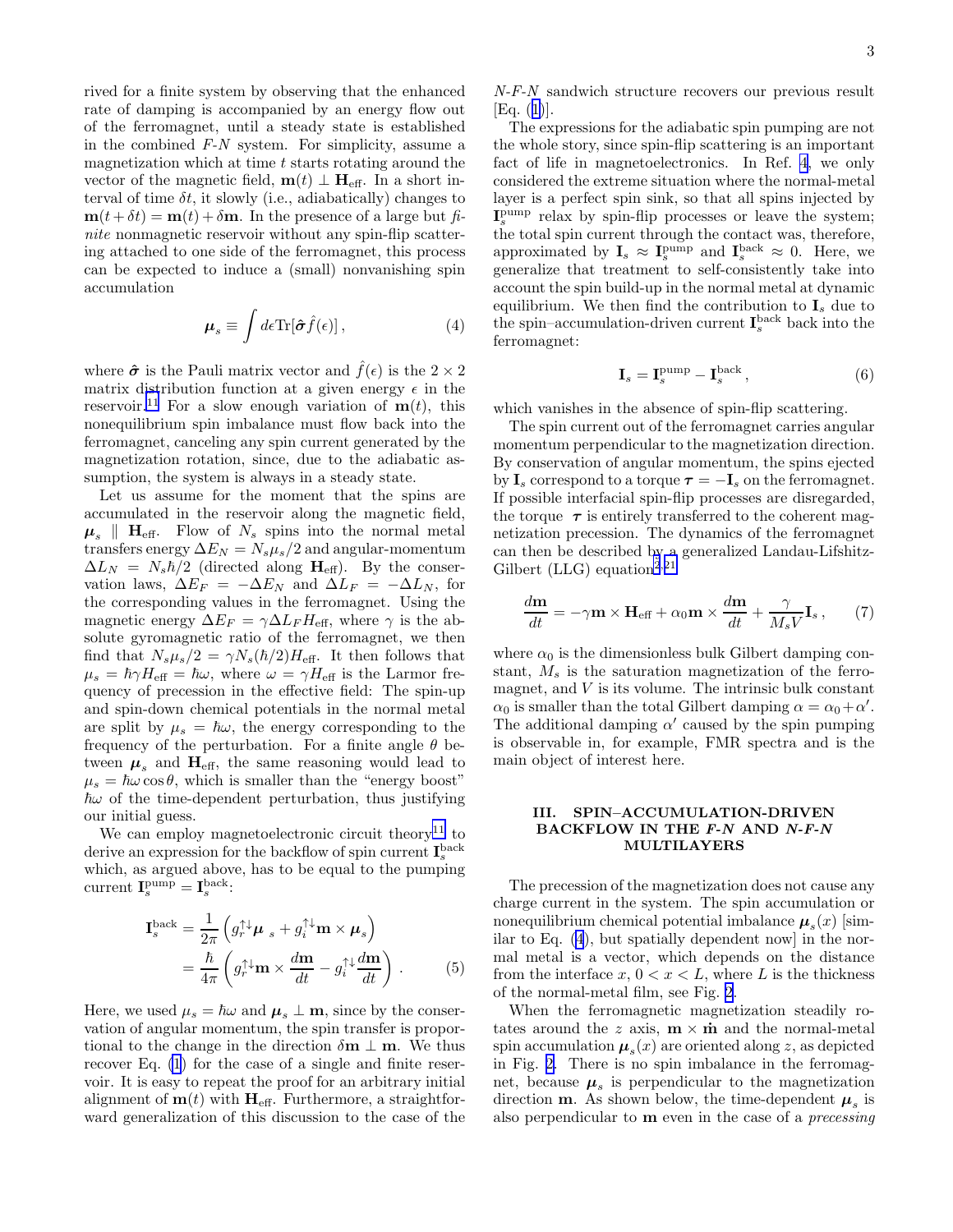<span id="page-3-0"></span>

FIG. 2: Schematic view of the F-N bilayer. Precession of the magnetization direction  $\mathbf{m}(t)$  of the ferromagnet F pumps spins into the adjacent normal-metal layer  $N$  by inducing a spin current  $I_s^{pump}$ . This leads to a build-up of the normalmetal spin accumulation which either relaxes by spin-flip scattering or flows back into the ferromagnet as  $I_s^{\text{back}}$ . In contrast to Fig. [1,](#page-1-0) the N layer here is not an ideal reservoir but rather a film of the same cross section as the magnetic layer  $F$ ; the spin accumulation is position  $(x)$  dependent.

ferromagnet with time-dependent instantaneous rotation axis, as long as the precession frequency  $\omega$  is smaller than the spin-flip rate  $\tau_{\rm sf}^{-1}$  in the normal metal.

The spin accumulation diffuses into the normal metal as

$$
i\omega \mu_s = D\partial_x^2 \mu_s - \tau_{\rm sf}^{-1} \mu_s \,, \tag{8}
$$

where  $D$  is the diffusion coefficient. The boundary conditions are determined by the continuity of the spin current from the ferromagnet into the normal metal at  $x = 0$  and the vanishing of the spin current at the outer boundary  $x = L$ :

$$
x = 0: \partial_x \mu_s = -2(\hbar \mathcal{N}SD)^{-1} \mathbf{I}_s, x = L: \partial_x \mu_s = 0,
$$
 (9)

where  $\mathcal N$  is the (one-spin) density of states in the film and S is the area of the interface. The solution to Eq.  $(8)$  with the boundary conditions [Eqs. (9)] is

$$
\mu_s(x) = \frac{\cosh \kappa (x - L)}{\sinh \kappa L} \frac{2I_s}{\hbar \mathcal{N} S D \kappa} \tag{10}
$$

with the wave vector  $\kappa = \lambda_{sd}^{-1} \sqrt{1 + i \omega \tau_{sf}}$ , where  $\lambda_{sd} \equiv \sqrt{D \tau_{s}}$  is the spin-flip diffusion length in the normal  $\sqrt{D\tau_{\rm sf}}$  is the spin-flip diffusion length in the normal metal. In Ref. [22](#page-9-0) we used arguments similar to those in the present paper to calculate the spin accumulation (10) generated by the precessing magnetization. While the size of the effect and its relevance for spintronic applications are detailed in Ref. [22](#page-9-0), in this work we focus on the role of the spin accumulation in the dynamics of the ferromagnetic magnetization.

We assume in the following that the precession frequency  $\omega$  is smaller than the spin-flip relaxation rate

 $\omega \ll \tau_{\rm sf}^{-1}$  so that  $\kappa \approx \lambda_{\rm sf}^{-1}$ . For a static applied field of 1 T, typically  $\omega \sim 10^{11} \text{ s}^{-1}$ . The elastic scattering rate corresponding to a mean free path of  $\lambda_{el} \sim 10 \text{ nm}$ is  $\tau_{el}^{-1} \sim 10^{14} \text{ s}^{-1}$ . Consequently, the derivation below is restricted to metals with a ratio of spin-conserved to spin-flip scattering times  $\epsilon \equiv \tau_{\rm el}/\tau_{\rm sf} \gtrsim 10^{-3}$ . In practice, $^{23}$  $^{23}$  $^{23}$  this condition is easily satisfied with higher impurity atomic numbers  $Z$  (as  $\epsilon$  scales as<sup>[24](#page-9-0)</sup>  $Z^4$ ). The high-frequency limit  $\omega \gtrsim \tau_{sf}^{-1}$ , on the other hand, is relevant for hybrids with little spin-flip scattering in the normal metal, and was discussed in the context of the spin-battery concept.[22](#page-9-0) Nevertheless, we will see that a sizable Gilbert damping enhancement requires a large spin-flip probability  $\epsilon \gtrsim 10^{-1}$  (thereby guaranteeing that  $\omega \ll \tau_{sf}^{-1}$ ) unless the frequency is comparable with the elastic scattering rate in the normal metal. The latter regime will not be treated in this paper.

Using relation  $D = v_{\rm F}^2 \tau_{\rm el}/3$  between the diffusion coefficient  $D$  (in three dimensions), the Fermi velocity  $v_F$ , and the elastic scattering time  $\tau_{el}$ , we find for the spindiffusion length

$$
\lambda_{\rm sd} = v_{\rm F} \sqrt{\tau_{\rm el} \tau_{\rm sf}/3} \,. \tag{11}
$$

An effective energy-level spacing of the states participating in the spin-flip scattering events in a thick film can be defined by

$$
\delta_{\rm sd} \equiv (\mathcal{N} S \lambda_{\rm sd})^{-1} \,. \tag{12}
$$

The spin–accumulation-driven spin current  $I_s^{\text{back}}$  through the interface reads  $^{25}$  $^{25}$  $^{25}$ 

$$
\mathbf{I}_{s}^{\text{back}} = \frac{1}{8\pi} \left[ 2g_{r}^{\uparrow\downarrow}\boldsymbol{\mu}_{s}(x=0) + 2g_{i}^{\uparrow\downarrow}\mathbf{m} \times \boldsymbol{\mu}_{s}(x=0) + (g^{\uparrow\uparrow} + g^{\downarrow\downarrow} - 2g_{r}^{\uparrow\downarrow}) (\mathbf{m} \cdot \boldsymbol{\mu}_{s}(x=0)) \mathbf{m} \right]. \quad (13)
$$

Substituting Eq. (10) into Eq. (13), we find for the total spin current [Eq. [\(6](#page-2-0))]

$$
\mathbf{I}_s = \mathbf{I}_s^{\text{pump}} - \frac{\beta}{2} \left[ 2g_r^{\uparrow\downarrow} \mathbf{I}_s + 2g_i^{\uparrow\downarrow} \mathbf{m} \times \mathbf{I}_s + (g^{\uparrow\uparrow} + g^{\downarrow\downarrow} - 2g_r^{\uparrow\downarrow}) (\mathbf{m} \cdot \mathbf{I}_s) \mathbf{m} \right], \tag{14}
$$

where the spin current returning into the ferromagnet is governed by the "backflow" factor  $\beta$ ,

$$
\beta \equiv \frac{\tau_{\rm sf} \delta_{\rm sd}/h}{\tanh(L/\lambda_{\rm sd})} \,. \tag{15}
$$

When the normal metal is shorter than the spin-diffusion length  $(L \ll \lambda_{sd})$ ,  $\beta \rightarrow \tau_{sf} \delta / h$ , where  $\delta = (NSL)^{-1}$ is the energy-level splitting. In the opposite regime of thick normal metals  $(L \gg \lambda_{sd})$ ,  $\beta \rightarrow \tau_{sf} \delta_{sd}/h$ . Basically, β [Eq. (15)] is therefore the ratio between the energy level spacing of the normal-metal film with a thickness  $L_{\rm sf} = \min(L, \lambda_{\rm sd})$  and the spin-flip rate.

By inverting Eq. (14), we may express the total spin current  $I_s$  in terms of the pumped spin current  $I_s^{pump}$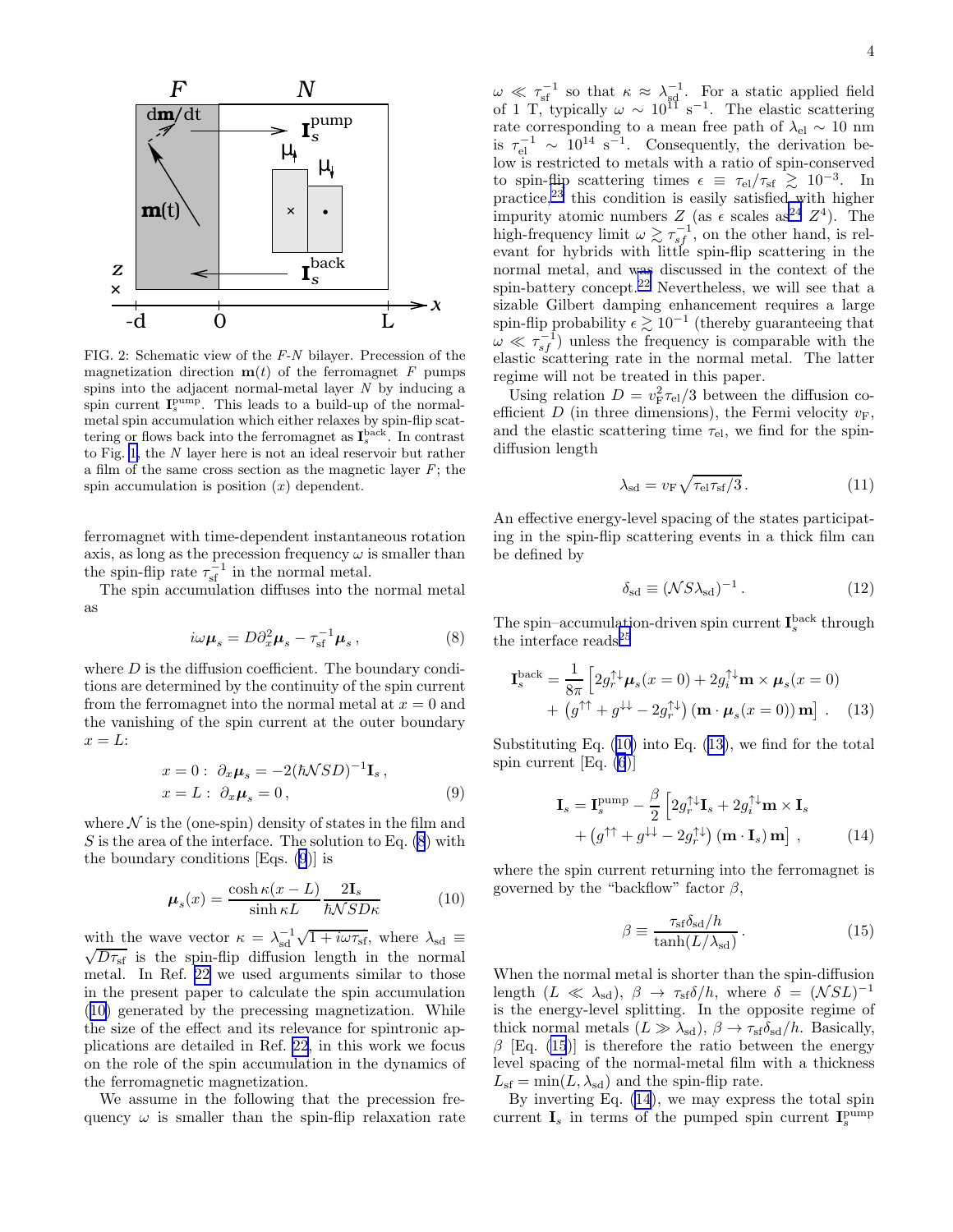<span id="page-4-0"></span>[Eq.([1\)](#page-1-0)]

$$
\mathbf{I}_{s} = \left[ 1 + \beta g_{r}^{\uparrow\downarrow} + \frac{(\beta g_{i}^{\uparrow\downarrow})^{2}}{1 + \beta g_{r}^{\uparrow\downarrow}} \right]^{-1}
$$

$$
\left( 1 - \frac{\beta g_{i}^{\uparrow\downarrow}}{1 + \beta g_{r}^{\uparrow\downarrow}} \mathbf{m} \times \right) \mathbf{I}_{s}^{\text{pump}}.
$$
(16)

After substituting Eq. [\(1](#page-1-0)) into Eq. (16), we recover the formof Eq. ([1\)](#page-1-0) for the total spin current  $\mathbf{I}_s$ , but with a redefined spin-pumping conductance  $\tilde{A} \equiv \tilde{A}_r + i \tilde{A}_i$ 

$$
\mathbf{I}_s = \frac{\hbar}{4\pi} \left( \tilde{A}_r \mathbf{m} \times \frac{d\mathbf{m}}{dt} - \tilde{A}_i \frac{d\mathbf{m}}{dt} \right) . \tag{17}
$$

 $\ddot{A}$  can be expressed in terms of the mixing conductance  $g^{\uparrow\downarrow}$  and the backflow factor  $\beta$  by

$$
\begin{pmatrix}\n\tilde{A}_r \\
\tilde{A}_i\n\end{pmatrix} = \begin{pmatrix}\n1 & \beta g_i^{\uparrow\downarrow}(1 + \beta g_r^{\uparrow\downarrow})^{-1} \\
-\beta g_i^{\uparrow\downarrow}(1 + \beta g_r^{\uparrow\downarrow})^{-1} & 1\n\end{pmatrix}
$$
\n
$$
\begin{bmatrix}\n1 + \beta g_r^{\uparrow\downarrow} + \frac{(\beta g_i^{\uparrow\downarrow})^2}{1 + \beta g_r^{\uparrow\downarrow}}\n\end{bmatrix}^{-1} \begin{pmatrix}\ng_r^{\uparrow\downarrow} \\
g_i^{\uparrow\downarrow}\n\end{pmatrix}.
$$
\n(18)

It has been shown<sup>[26](#page-9-0)</sup> that for realistic  $F-N$  interfaces  $g_i^{\uparrow\downarrow} \ll g_r^{\uparrow\downarrow}$ , so that  $g^{\uparrow\downarrow} \approx g_r^{\uparrow\downarrow}$ . (The latter approximation will be implied for the rest of the paper.) In this important regime,  $\tilde{A}_i$  vanishes and the term proportional to  $\tilde{A}_r$ in Eq. (17) has the same form as and therefore enhances the phenomenological Gilbert damping. This can be easily seen after substituting Eq. (17) into Eq. [\(7](#page-2-0)): The last term on the right-hand side of Eq. [\(7](#page-2-0)) can be combined with the second term by defining the total Gilbert damping coefficient  $\alpha = \alpha_0 + \alpha'$ , where

$$
\alpha' = \left[1 + g^{\uparrow\downarrow} \frac{\tau_{\rm sf} \delta_{\rm sd}/h}{\tanh(L/\lambda_{\rm sd})}\right]^{-1} \frac{g_L g^{\uparrow\downarrow}}{4\pi\mu} \tag{19}
$$

is the additional damping constant due to the interfacial F-N coupling. Here,  $g_L$  is the g factor and  $\mu$  is the total film magnetic moment in units of  $\mu_{\rm B}$ . Equation. (19) is the main result of this section. When  $L \to \infty$ , Eq. (19) reduces to a simple result:  $\alpha' = g_L g_{\text{eff}}^{\uparrow \downarrow} / (4\pi \mu)$ , where

$$
\frac{1}{g_{\text{eff}}^{\uparrow\downarrow}} = \frac{1}{g^{\uparrow\downarrow}} + R_{\text{sd}}.
$$
 (20)

Here  $R_{sd} = \tau_{sf} \delta_{sd} / h$  is the resistance (per spin, in units of  $h/e<sup>2</sup>$ ) of the normal-metal layer of thickness  $\lambda_{sd}$ . [Which follows from the Einstein's relation  $\sigma = e^2 D \mathcal{N}$  connecting conductivity  $\sigma$  with the diffusion coefficient D, and using Eq.([12\)](#page-3-0).] It follows that the effective spin pumping out of the ferromagnet is governed by  $g_{\text{eff}}^{\uparrow\downarrow}$ , i.e., the conductance of the F-N interface in series with diffusive normal-metal film with thickness  $\lambda_{\rm sd}.^{19}$  $\lambda_{\rm sd}.^{19}$  $\lambda_{\rm sd}.^{19}$ 

The prefactor on the right-hand side of Eq. (19) sup-presses the additional Gilbert damping<sup>[4](#page-9-0)</sup> due to the spin angular momentum that diffuses back into the ferromagnet. It was disregarded in Ref. [4](#page-9-0) where the normal metal was viewed as a perfect spin sink. Because spins accumulate in the normal metal perpendicular to the ferromagnetic magnetization, the spin–accumulation-driven transport across the F-N contact, as well as the spin pumping, is governed by a mixing conductance. This explains why the other components of the conductance matrix [Eq. [\(2](#page-1-0))] do not enter Eq. (19).

We now estimate the numerical values of the parameters in Eq. (19) for transition metal ferromagnets Fe, Co, and Ni, in contact with relatively clean simple normal metals Al, Cr, Cu, Pd, Ag, Ta, Pt, and Au. For an isotropic electron gas,  $\mathcal{N} = k_{\rm F}^2 / (\pi h v_{\rm F})$ . Using Eqs. [\(11](#page-3-0)) and([12\)](#page-3-0), we find  $h/(\delta_{sd}\tau_{sf}) = 4\sqrt{\epsilon/3}N_{ch}$ , where  $N_{ch} =$  $Sk_{\text{F}}^2/(4\pi)$  is the number of transverse channels in the normal metal and  $\epsilon \equiv \tau_{\rm el}/\tau_{\rm sf}$  is the spin-flip probability at each scattering. In Ref. [26,](#page-9-0)  $g^{\uparrow\downarrow}$  was calculated for Co-Cu and Fe-Cr interfaces by first-principles band-structure calculations. It was found that irrespective of the interfacial disorder,  $g^{\uparrow\downarrow} \approx N_{\text{ch}}$  for these material combinations. As shown in Ref. [19,](#page-9-0)  $g^{\uparrow\downarrow}$  has to be renormalized in such limit, making the effective conductances about twice as large. We thus arrive at an estimate

$$
\frac{\alpha'_{\infty}}{\alpha'} \approx 1 + \left[ \sqrt{\epsilon} \tanh(L/\lambda_{\rm sd}) \right]^{-1}, \tag{21}
$$

where  $\alpha'_{\infty} = g_L g^{\uparrow\downarrow}/(4\pi\mu)$  is the Gilbert damping enhancement assuming infinite spin-flip rate in the normal metal  $\tau_{\rm sf} \rightarrow 0$ , i.e., treating it as a perfect spin sink.<sup>[4](#page-9-0)</sup>

It follows that only for a high spin-flip probability  $\epsilon \gtrsim 10^{-2}$ , the normal-metal film can be a good spin sink so that  $\alpha' \sim \alpha'_{\infty}$ . This makes the lighter metals, such as Al, Cr, and Cu, as well as heavier metals with only s electrons in the conduction band, such as Ag, Au, and Ta less effective spin sinks since these metals have a relatively small spin-orbit coupling, typically corresponding to  $\epsilon \lesssim 10^{-2}$ .<sup>[23,27,28](#page-9-0)</sup> Heavier elements with  $Z \gtrsim 50$  and p or d electrons in the conduction band, such as Pd and Pt, on the other hand, can be good or nearly perfect spin sinks as they have a much larger  $\epsilon \gtrsim 10^{-1}$ .<sup>[23](#page-9-0)</sup> This conclusion explains the hierarchy of the observed Gilbert damping enhancement in Ref. [6](#page-9-0): Pt has about 2 electrons per atom in the conduction band, which are hybridized with d orbitals, and a large atomic number  $Z = 78$  and, consequently, leads to a large magnetization damping enhancement in the N-F-N sandwich for thin ferromagnetic films. Pd which is above Pt in the periodic table having similar atomic configuration but smaller atomic number  $Z = 46$  leads to a sizable damping, but smaller than for Pt by a factor of 2. Ta is a heavy element,  $Z = 73$ , but has only s electrons and the damping enhancement is an order of magnitude smaller than in Pt. Finally, Cu is a relatively light element,  $Z = 29$ , with s electrons only and does not cause an observable damping enhancement at all. According to Eq. (21), a sufficiently thick active layer,  $L \gtrsim \lambda_{sd}$ , is also required for a sizable spin relaxation.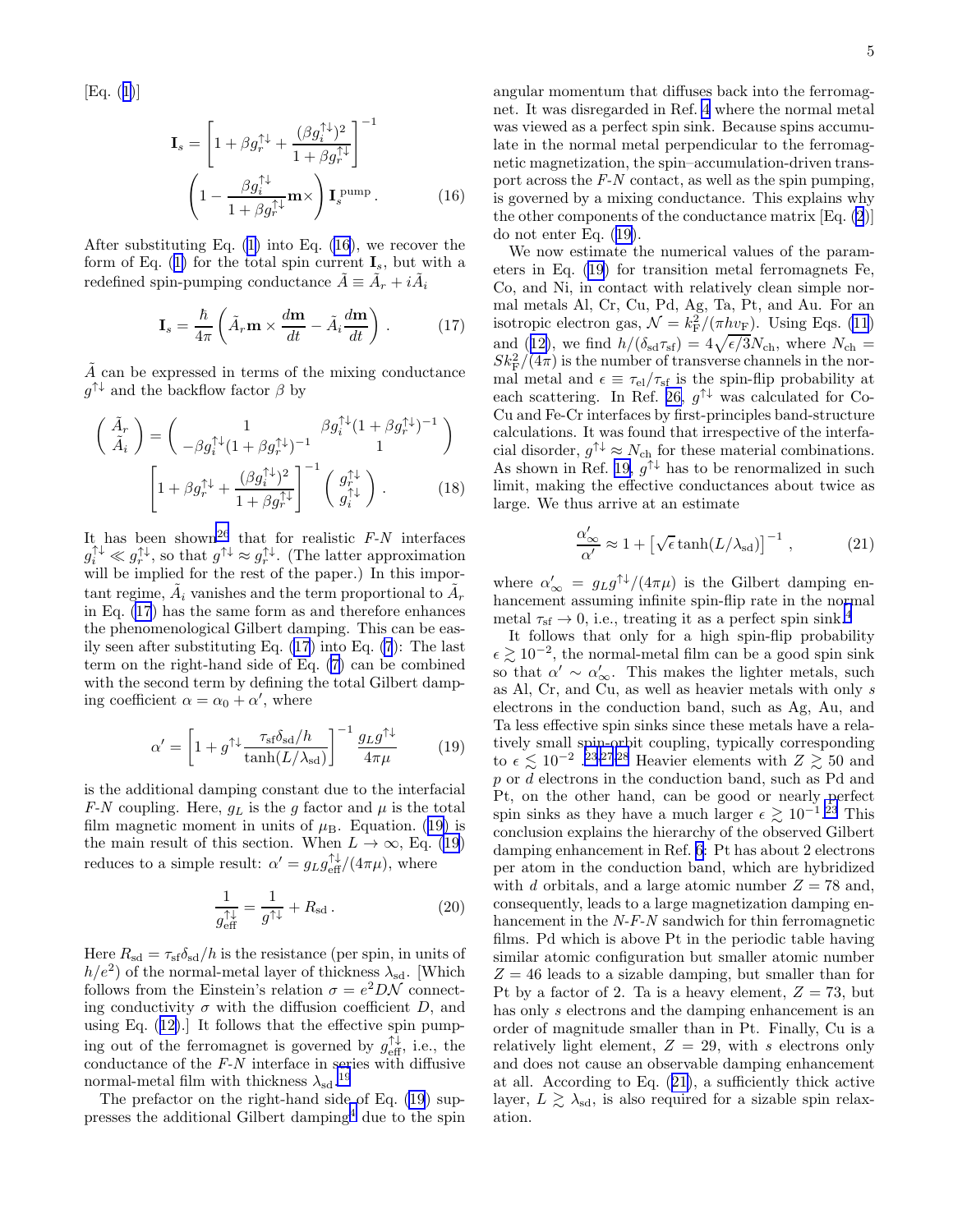<span id="page-5-0"></span>The limit of a large ratio of spin-flip to non-spinflip scattering  $\epsilon \sim 1$  deserves special attention. In this regime, Eq. [\(21](#page-4-0)) does not hold, since by using the diffusionequation  $[Eq. (8)]$  $[Eq. (8)]$  $[Eq. (8)]$  and boundary conditions  $[Eqs. (9)]$  $[Eqs. (9)]$  $[Eqs. (9)]$ we implicitly assumed that  $\epsilon \ll 1$ . If  $\epsilon \gtrsim 10^{-1}$ , on the other hand, even interfacial scattering alone can efficiently relax the spin imbalance, and such films, therefore, are good or nearly perfect spin sinks (so that  $\alpha' \sim \alpha'_{\infty}$ ), regardless of their thickness (in particular, they can be thinner than the elastic mean free path).

Infinite vs vanishing spin-flip rates in the normal metal are two extreme regimes for the magnetization dynamics in F-N bilayers. In the former case, the damping constant  $\alpha = \alpha_0 + g_L g^{\uparrow\downarrow}/(4\pi\mu)$  is significantly enhanced for thin ferromagnetic films, whereas in the latter case,  $\alpha = \alpha_0$  is independent of the ferromagnetic film thickness. Experimentally, the two regimes are accessible by using Pt as a perfect or Cu as a poor spin sink in contact with a ferromagnetic thin film, as done in Ref. [6](#page-9-0) for  $N-Py-N$  sandwiches. (Using the N-F-N trilayer simply increases  $\alpha'$  by the factor of 2, as compared to the  $F-N$ bilayer, due to the spin pumping through the two interfaces.) The measured damping parameter  $G = \gamma M_s \alpha$  is shown in Fig. 3 by circles.



FIG. 3: Circles show measured (Ref. [6](#page-9-0)) Gilbert parameter G of a permalloy film with thickness d sandwiched between two normal-metal (Pt or Cu) layers. Solid lines are predictions of our theory with two fitting parameters,  $G_0$  and  $g^{\uparrow\downarrow}$ -Py bulk damping and Py-Pt mixing conductance, respectively, see Eq. (22).

For the Cu-Py-Cu trilayer, our theory predicts  $G(d)$  =  $G_0$ , while for the Pt-Py-Pt sandwich

$$
G(d) = G_0 + \frac{(g_L \mu_B)^2}{2\pi \hbar} \frac{g^{\uparrow \downarrow} S^{-1}}{d} \tag{22}
$$

as a function of ferromagnetic film thickness d. The Py g factor is  $g_L \approx 2.1$ .<sup>[6](#page-9-0)</sup> These expression agree with the experiments for  $G_0 = 1.0 \times 10^8$  s<sup>-1</sup> and  $g^{\uparrow\downarrow}S^{-1}$  =  $2.6 \times 10^{15}$  cm<sup>-2</sup> (see Fig. 3). Both numbers are very reasonable:  $G_0$  equals the bulk value  $0.7 - 1.0 \times 10^8$  s<sup>-1</sup> for  $Py<sub>i</sub><sup>29</sup>$  $Py<sub>i</sub><sup>29</sup>$  $Py<sub>i</sub><sup>29</sup>$  while  $g<sup>\uparrow</sup> S<sup>-1</sup>$  compares well with  $g<sup>\uparrow</sup> S<sup>-1</sup> \approx 1.6 \times$ 10<sup>15</sup> cm−<sup>2</sup> found in angular-magnetoresistance (aMR) measurements in Py-Cu hybrids.<sup>[19](#page-9-0)</sup> (We recall that here one has to use the renormalized mixing conductance  $\tilde{g}^{\uparrow\downarrow}$ , in the notation of Ref. [19.](#page-9-0)) In fact, since Pt has two conduction electrons per atom, while Cu–only one, and they have similar crystal structures, we expect  $g^{\uparrow\downarrow}$  to be larger in the case of the Py-Pt hybrid, justifying the value used to fit the experimental data. We have thus demonstrated that the additional damping in ferromagnetic thin films can be used to measure the mixing conductance of the F-N interface.

## IV. MAGNETIC DAMPING IN F-N1-N2 TRILAYER

In this section we consider ferromagnetic spin pumping into a bilayer N1-N2 normal-metal system, see Fig. 4. It is assumed that the spins are driven into the first normalmetal film  $(N1)$  of thickness L. While in N1, spins are allowed to diffuse through the film, where they can relax, diffuse back into the ferromagnet, or reach the second normal-metal layer  $(N2)$ . N2 is taken to be a perfect spin sink: spins reaching N2 either relax immediately by spin-flip processes or are carried away before diffusing back into N1. We show that measuring the ferromagnetic magnetization damping as a function of  $L$  in this configuration can be used to study the dc mixing conductance of the two  $N1$  film interfaces as well as the  $N1$ spin-diffusion time.



FIG. 4: Same as Fig. [2](#page-3-0), but now the normal-metal system is composed of a bilayer N1-N2. Ferromagnetic precession pumps spins into the first normal-metal layer N1. The spin build-up in  $N1$  may flow back into the ferromagnet  $F$  as spin current  $I_{s_1}^{\text{back}}$ , relax in N1, or return to the second normalmetal layer  $N2$  as spin current  $I_{s2}^{back}$ . The spin accumulation in N2 is disregarded since the layer is assumed to be a perfect spin sink.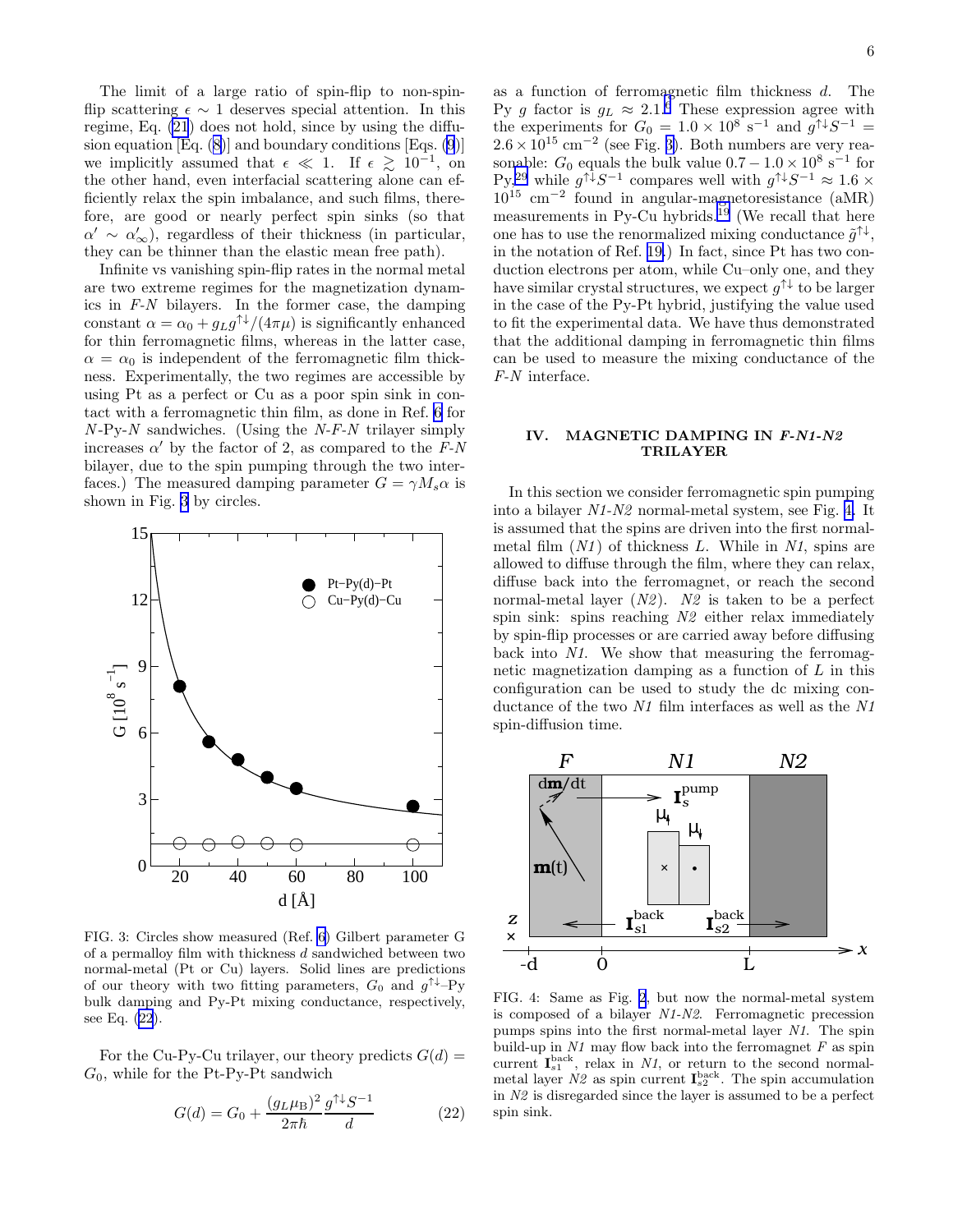<span id="page-6-0"></span>The analysis in this section was inspired by experiments of Mizukami *et al.*,<sup>[16](#page-9-0)</sup> who in a follow-up to their systematic study of Gilbert damping in  $N-Py-N$ sandwiches,<sup>[6](#page-9-0)</sup> studied magnetization damping in Py-Cu and Py-Cu-Pt hybrids as a function of Cu film thickness L. The measured damping parameter  $G$  is shown by circles in Fig. 5. As shown in the preceding section, Cu is a poor sink for the pumped spins, while Pt is nearly a perfect spin absorber, thus identifying the Cu film with N1 and the Pt layer with N2.

We use the same notation as in the previous section to discuss the  $F-N1$  spin pumping with subsequent spin diffusion through  $N1$ . Similar to Eqs. [\(9](#page-3-0)), the boundary conditions for the diffusion equation [\(8](#page-3-0)) in the normal metal N1 are now:

$$
x = 0: \ \partial_x \mu_s = -2(\hbar NSD)^{-1}I_{s1},
$$
  
\n
$$
x = L: \ \partial_x \mu_s = -2(\hbar NSD)^{-1}I_{s2}. \tag{23}
$$

 $\mathbf{I}_{s1}$  and  $\mathbf{I}_{s2}$  are the total spin currents through the left  $(x = 0)$  and right  $(x = L)$  interfaces, respectively.  $I_{s1}$ (similarly to  $I_s$  [Eq. [\(6](#page-2-0))] in the previous section) includes the pumped spin current  $[Eq. (1)]$  $[Eq. (1)]$  $[Eq. (1)]$  and the spin– accumulation-driven spin current [Eq.([13\)](#page-3-0)] contributions.  $I_{s2}$ , on the other hand, is entirely governed by the  $N1\rightarrow N2$  spin–accumulation-driven flow

$$
\mathbf{I}_{s2} = \frac{g}{4\pi} \boldsymbol{\mu}_s(x=L), \qquad (24)
$$

where q is the conductance per spin of the  $N1-N2$  interface.

Solving the diffusion equation([8\)](#page-3-0) with the boundary conditions (23), we find the spin current  $I_{s1}$  as we did in the preceding section. The Gilbert damping enhancement due to the spin relaxation in the composite normalmetal system is then given by

$$
\alpha' = \left[1 + g^{\uparrow\downarrow} \frac{\tau_{\rm sf} \delta_{\rm sd}}{h} \frac{1 + \tanh(L/\lambda_{\rm sd}) g \tau_{\rm sf} \delta_{\rm sd}/h}{\tanh(L/\lambda_{\rm sd}) + g \tau_{\rm sf} \delta_{\rm sd}/h}\right]^{-1} \frac{g_L g^{\uparrow\downarrow}}{4\pi\mu}.
$$
\n(25)

Setting  $g = 0$  decouples the two normal-metal systems and reduces Eq. (25) to Eq.([19\)](#page-4-0) giving the damping coefficient of the  $F-N1$  bilayer. From Eq. (25), we get for the  $Py-Cu(L)$ -Pt trilayer

$$
G(L) = G_0 + \left[1 + g^{\uparrow\downarrow} \frac{\tau_{\text{sf}} \delta_{\text{sd}}}{h} \frac{1 + \tanh(L/\lambda_{\text{sd}}) g \tau_{\text{sf}} \delta_{\text{sd}}/h}{\tanh(L/\lambda_{\text{sd}}) + g \tau_{\text{sf}} \delta_{\text{sd}}/h}\right]^{-1} \times \frac{(g_L \mu_B)^2}{2h} \frac{g^{\uparrow\downarrow} S^{-1}}{d} \tag{26}
$$

and for the  $P_Y\text{-Cu}(L)$  bilayer (putting  $q=0$ )

$$
G(L) = G_0 + \left[1 + \frac{g^{\uparrow\downarrow}\tau_{\text{sf}}\delta_{\text{sd}}/h}{\tanh(L/\lambda_{\text{sd}})}\right]^{-1} \frac{(g_L\mu_B)^2}{2h} \frac{g^{\uparrow\downarrow}S^{-1}}{d}.
$$
\n(27)

In the experiments, the permalloy thickness  $d = 30$  Å is fixed and the Cu film thickness L is varied between 3 and

1500 nm as shown by the circles in Fig. 5. Our theoretical results, Eqs. (26) and (27), are plotted in Fig. 5 by solid lines. We use the following parameters: The bulk damping<sup>[29](#page-9-0)</sup>  $G_0 = 0.7 \times 10^8 \text{ s}^{-1}$ ; the spin-flip probability  $\epsilon = 1/700$  and the spin-diffusion length  $\lambda_{sd} = 250$  nm for Cu (which correspond to elastic mean free path  $\lambda_{el} =$  $3\epsilon\lambda_{sd} = 16$  nm), in agreement with values reported in literature;<sup>[23,28](#page-9-0),[30](#page-9-0)</sup>  $g^{\uparrow\downarrow}S^{-1} = 1.6 \times 10^{15}$  cm<sup>-2</sup> from the aMR measurements;<sup>[19](#page-9-0)</sup> and  $gS^{-1} = 3.5 \times 10^{15}$  cm<sup>-2</sup> for the Cu-Pt contact, which lies between values for the ma-jority and minority carriers as measured and calculated<sup>[31](#page-9-0)</sup> for the Cu-Co interface. Figure 5 shows a remarkable agreement (within the experimental error) between the measurements and our theory. It is important to stress that while the profiles of the trends displayed in Fig. 5 reveal the diffusive nature of spin transfer in the Cu spacer, they cannot be used to judge the validity of a detailed mechanism for spin injection (relaxation) at the Py-Cu (Cu-Pt) interface. The case of our spin pumping picture is strongly supported by the normalization of the curves (in agreement with experiment), which are governed in our theory by quantities known from other sources.



FIG. 5: Circles show the measurements by Mizukami et al. (Ref. [16](#page-9-0)) of the Gilbert damping in Py-Cu-Pt trilayer and Py-Cu bilayer as a function of the Cu buffer thickness L. Solid lines are our theoretical prediction according to Eqs. (26) and (27).

The trends in Fig. 5 can be understood as follows. Since Cu is a poor spin sink, a Py-Cu contact with a single Cu film does not lead to a significant damping enhancement. The small spin-flip ratio,  $\epsilon \ll 1$ , causes most of the spins transferred into the normal-metal layer to be scattered back and relax in the ferromagnet before flipping their direction in the Cu buffer. This leads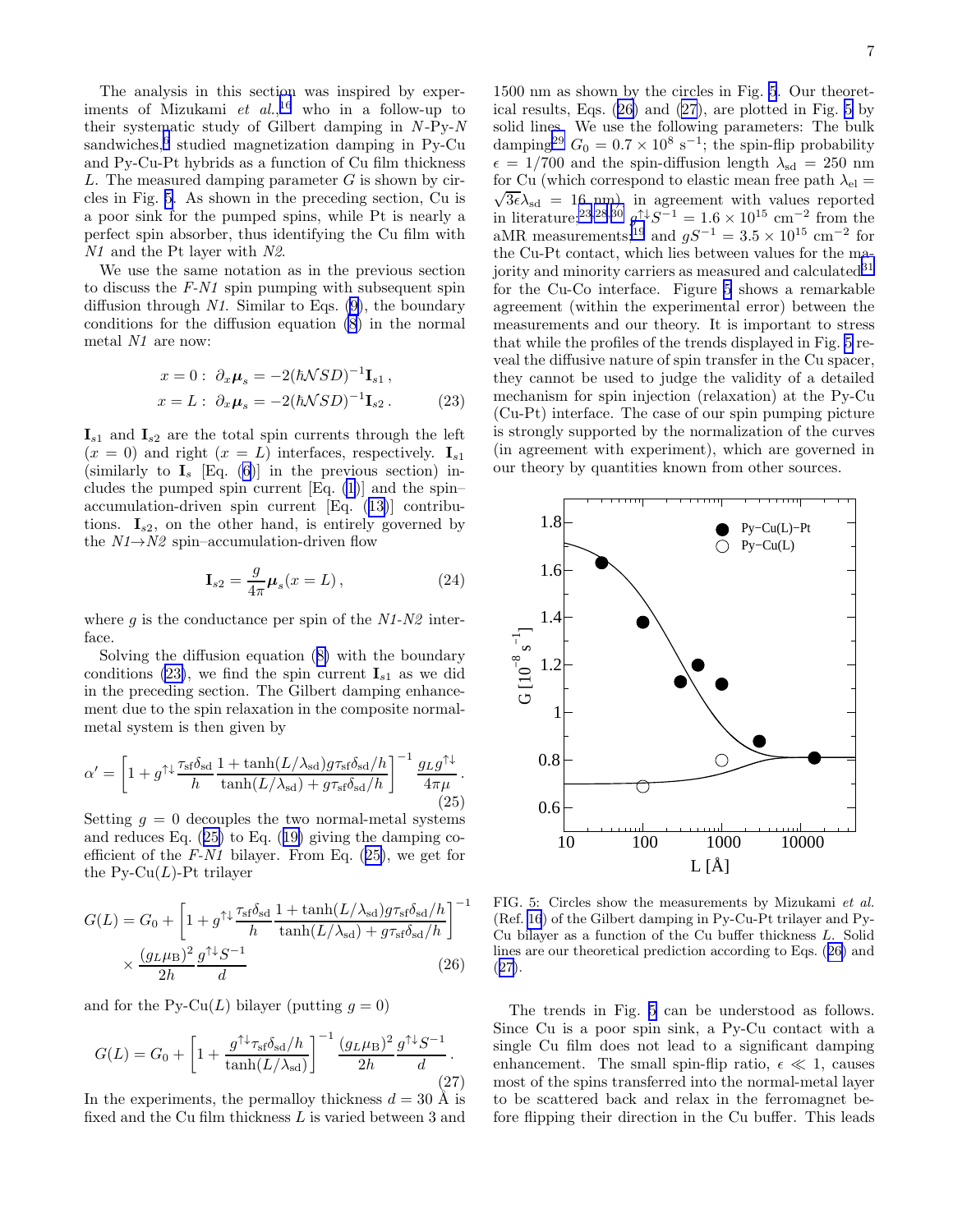<span id="page-7-0"></span>only to a small damping enhancement, which saturates at  $L \gg \lambda_{sd}$  and vanishes in the limit  $L \ll \lambda_{sd}$ . The situation changes after a Pt film, a very good spin sink, is connected to the bilayer: If the normal-metal layer is smaller than the elastic mean free path,  $L \ll \lambda_{el}$ , the spin accumulation is uniform throughout the Cu buffer. The spin pumping will now be partitioned. A fraction of the pumped spins reflects back into the ferromagnet, while the rest get transmitted and subsequently relax in the Pt layer. The ratio between these two fractions equals the ratio between the conductance of the Py-Cu contact and the Co-Pt contact,  $g^{\uparrow\downarrow}/g$ , and is of the order of unity. This results in a large magnetization damping as a significant portion of the spin pumping relaxes by spin-orbit scattering in Pt. When  $L$  is increased, less spins manage to diffuse through the entire Cu buffer, and, in the limit  $L \gg \lambda_{sd}$ , the majority of the spins scatter back into the ferromagnet or relax in Cu not feeling the presence of the Pt layer at all. In the intermediate regime, the spin pumping into the Pt layer has an algebraic fall-off on the scale of the elastic mean free path and exponential one on the scale of the spin-diffusion length.

It is important to emphasize that the strong dependence of damping on the Cu layer thickness  $L$  in the Py-Cu-Pt configuration gives evidence of the spin accumulation in the normal-metal system. This spin accumulation, in turn, indicates that an excited ferromagnet (as in the FMR experiment discussed here) transfers spins into adjacent nonmagnetic layers, confirming our claim.[4](#page-9-0) Furthermore, this supports our concept of the spin battery.[22](#page-9-0)

Before ending this section, it is illuminating to make a small digression and further study Eq. [\(26](#page-6-0)) in the limit of vanishing spin-flip processes in the buffer layer N1. Recalling our definitions for  $\lambda_{sd}$  and  $\delta_{sd}$  [Eqs. [\(11](#page-3-0)) and [\(12\)](#page-3-0)] andtaking limit  $\tau_{\text{sf}} \to \infty$ , we find that Eq. ([26\)](#page-6-0) reduces to Eq. [\(22](#page-5-0)), only with  $g^{\uparrow\downarrow}$  replaced by  $g_{\text{eff}}^{\uparrow\downarrow}$  [similarly to Eq.([20](#page-4-0))]:

$$
\frac{1}{g_{\text{eff}}^{\uparrow\downarrow}} = \frac{1}{g^{\uparrow\downarrow}} + R_{N1} + \frac{1}{g},\qquad(28)
$$

where  $R_{N1}$  is the resistance of the N1 layer. The righthand side of Eq. (28) is simply the inverse mixing conductance of the N1 buffer in series with its two interfaces (one with F and one with  $N2$ );<sup>[19](#page-9-0)</sup> in particular, when layer  $N1$  is thick enough, the total mixing conductance  $g_{\text{eff}}^{\uparrow\downarrow}$  is just the conductance of the diffusive normal-metal spacer separating  $F$  and  $N2^{11,25}$  $N2^{11,25}$  $N2^{11,25}$  The spin pumping into layer N1 with the subsequent diffusion and then spin absorption by the ideal spin sink  $N2$  (as discussed in this section) can thus be viewed as the spin pumping across an effective combined scatterer separating the ferromagnet  $(F)$  from the perfect spin sink  $(N2)$  [as done in obtaining Eq.([22](#page-5-0))]. This shows consistency of our approach.

## V. CONCLUSIONS AND DISCUSSIONS

Ferromagnets emit a spin current into adjacent normal metals when the magnetization direction changes with time. We recently proposed a novel mechanism for this spin transfer based on the picture of adiabatic spin pumping.[4](#page-9-0) It was shown that our theory explains the increased magnetization damping in ferromagnets in contact with normal metals in measurements of FMR linewidths. $6,14,16,17$  $6,14,16,17$  $6,14,16,17$  $6,14,16,17$  $6,14,16,17$ 

Whereas the spin pumping affects the magnetization dynamics, it also creates a nonequilibrium magnetization in adjacent nonmagnetic films. In this paper we first calculate this spin accumulation for F-N metallic multilayers and find that it induces a spin backflow into the ferromagnetic layer that reduces the spin pumping. This spin–accumulation-driven current is significant for light metals or metals with only s electrons in the conduction band, which have a small spin-flip to spin-conserving scattering ratio.

The picture of ferromagnetic spin pumping and subsequent spin diffusion in the adjacent normal-metal layers is also applied to the  $F-M1-N2$  configuration in order to analyze recent experiments<sup>[16](#page-9-0)</sup> on magnetization damping in Py-Cu-Pt trilayers. We showed that our theory quantitatively explains the experimental findings. Our analysis of the experiments by Mizukami *et al.*<sup>[6,16](#page-9-0)</sup> shows that FMR of ultrathin ferromagnetic films in contact with single or composite normal-metal buffers is a powerful tool to investigate interfacial transport properties of magnetic multilayers as well as the spin relaxation parameters of the normal-metal layers.

#### Acknowledgments

We are grateful to B. I. Halperin and Yu. V. Nazarov for stimulating discussions. This work was supported in part by the DARPA Award No. MDA 972-01-1-0024, the NEDO International Joint Research Grant Program "Nano-magnetoelectronics", NSF Grant DMR 99-81283, the FOM, and the Schlumberger Foundation.

#### APPENDIX: ADIABATIC SPIN PUMPING

Here we present a detailed discussion of spin pumping into normal-metal layers by a precessing magnetization direction m of an adjacent ferromagnet. A schematic of the model is displayed in Fig. [6.](#page-8-0) The ferromagnetic layer F is a a spin-dependent scatterer that governs electron transport between two [left  $(L)$  and right  $(R)$ ] normalmetal reservoirs.

The  $2 \times 2$  operator  $\hat{I}_l$  for the charge and spin current in the *l*th lead  $(l = L, R)$  can be expressed in terms of operators  $a_{\alpha m,l}(E)$  [b<sub> $\alpha m,l(E)$ ]</sub> that annihilate a spin- $\alpha$ electron with energy  $E$  leaving [entering] the  $l$ th lead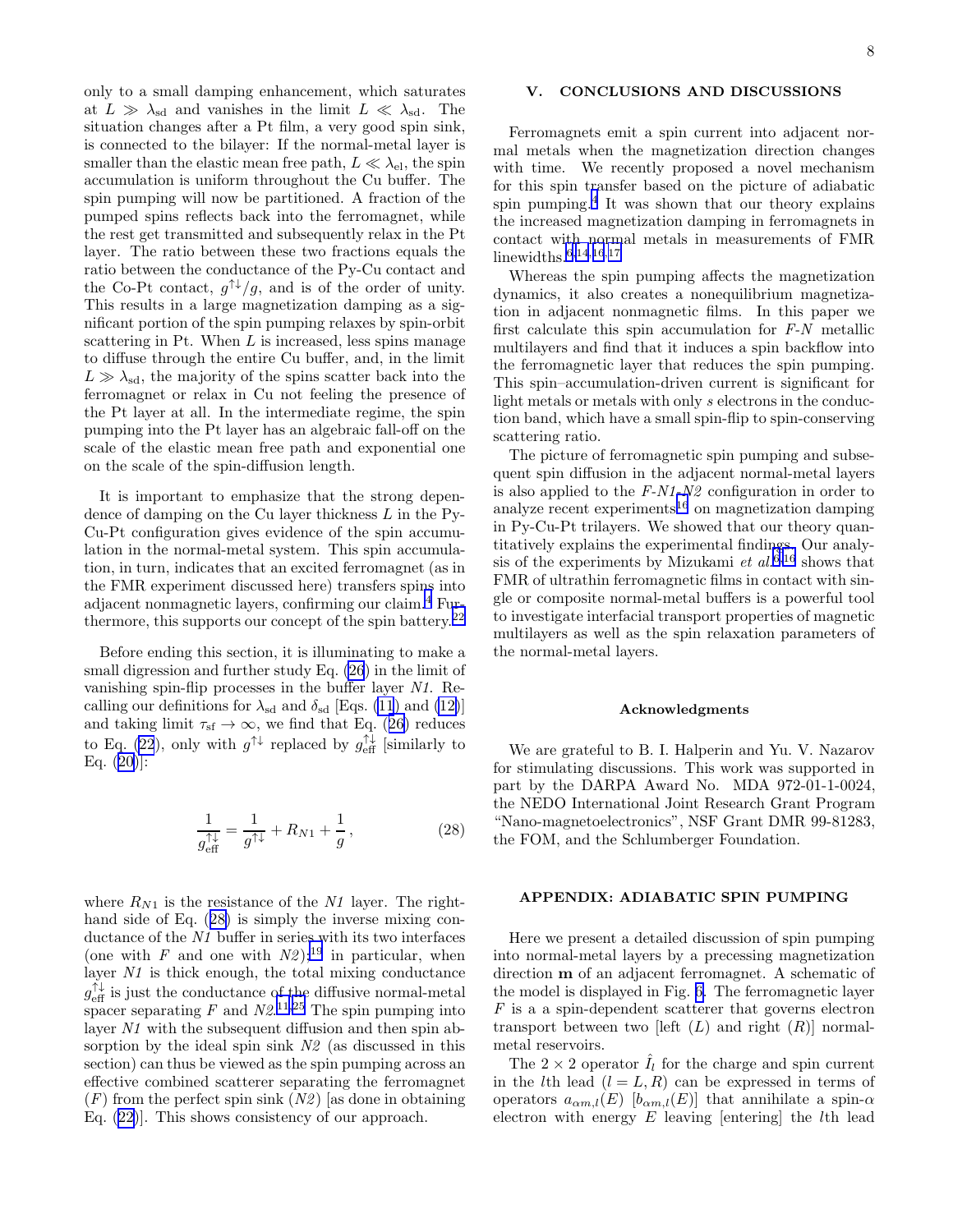<span id="page-8-0"></span>

FIG. 6: Ferromagnetic film (F) sandwiched between two normal-metal layers  $(N)$ . The latter are taken to be reservoirs in common thermal equilibrium. The reflection and transmission amplitudes  $r$  and  $t'$  shown here govern the spin current pumped into the right lead.

through the mth channel:

$$
\hat{I}_l^{\alpha\beta}(t) = \frac{e}{h} \sum_m \int dE dE' e^{i(E - E')t/\hbar} \times \left[ a_{\beta m,l}^{\dagger}(E) a_{\alpha m,l}(E') - b_{\beta m,l}^{\dagger}(E) b_{\alpha m,l}(E') \right].
$$
\n(29)

When the scattering matrix  $\hat{s}_{mn,ll'}^{\alpha\beta}(t)$  of the ferromagnetic layer varies slowly on the time scales of electronic relaxation in the system, an adiabatic approximation may be used. The annihilation operators for particles entering the reservoirs are then related to the operators of the outgoing states by the instantaneous value of the scattering matrix:  $b_{\alpha m,l}(E) = \hat{s}_{mn,l}^{\alpha \beta}(t) a_{\beta n,l'}(E)$ . In terms of  $a_{\alpha m,l}$ only, we can evaluate the expectation value  $\langle \hat{I}_l^{\alpha\beta}(t) \rangle$ of the current operator using  $\langle a_{\alpha m,l}^{\dagger}(E) a_{\beta n,l'}(E') \rangle =$  $f_l(E)\delta_{\alpha\beta}\delta_{mn}\delta_{ll'}\delta(E-E'),$  where  $f_l(E)$  is the (isotropic) distribution function in the *lth* reservoir. When the scattering matrix depends on a single time-dependent parameter  $X(t)$ , then the Fourier transform of the current expectation value  $\hat{I}_{l}(\omega) = \int dt e^{i\omega t} \hat{I}_{l}(t)$  can be written as

$$
\hat{I}_l(\omega) = \hat{g}_{X,l}(\omega) X(\omega)
$$
\n(30)

in terms of a frequency  $\omega$ - and X-dependent parameter  $\hat{g}_{X,l}$ :<sup>[32](#page-9-0)</sup>

$$
\hat{g}_{X,l}(\omega) = -\frac{e\omega}{4\pi} \sum_{l'} \int dE \left( -\frac{\partial f_{l'}(E)}{\partial E} \right)
$$

$$
\times \sum_{mn} \left( \frac{\partial \hat{s}_{mn,l'}(E)}{\partial X} \hat{s}_{mn,l'}^{d}(E) - \text{H.c.} \right). \quad (31)
$$

Equation (30) is the first-order (in frequency) correc-tion to the dc Landauer-Büttiker formula.<sup>[33](#page-9-0)</sup> At equilibrium  $f_R(E) = f_L(E)$ , Eq. (30) is the lowest-order

nonvanishing contribution to the current. Furthermore, at sufficiently low temperatures, we can approximate  $-\partial f_l(E)/\partial E$  by a  $\delta$ -function centered at Fermi energy. The expectation value of the  $2 \times 2$  particle-number operator  $\hat{Q}_l(\omega)$  [defined by  $\hat{I}_l(t) = d\hat{Q}_l(t)/dt$  in time or by  $\hat{I}_l(\omega) = -i\omega \hat{Q}_l(\omega)$  in frequency domain] for the *l*th reservoir is then given by

$$
\hat{Q}_{l}(\omega) = \left(\frac{e}{4\pi i} \sum_{mnl'} \frac{\partial \hat{s}_{mn,ll'}}{\partial X} \hat{s}_{mn,ll'}^{\dagger} + \text{H.c.}\right) X(\omega), \tag{32}
$$

where the scattering matrices are evaluated at the Fermi energy. Because the prefactor on the right-hand side of Eq. (32) does not depend on frequency  $\omega$ , the equation is also valid in time domain. The change in particle number  $\delta \hat{Q}_l(t)$  is proportional to the modulation  $\delta X(t)$  of parameter  $X$  and the  $2 \times 2$  matrix current (directed into the normal-metal leads) reads

$$
\hat{I}_l(t) = e \frac{\partial \hat{n}_l}{\partial X} \frac{dX(t)}{dt},\qquad(33)
$$

where the "matrix emissivity" into lead  $l$  is

$$
\frac{\partial \hat{n}_l}{\partial X} = \frac{1}{4\pi i} \sum_{mnl'} \frac{\partial \hat{s}_{mn,l'}}{\partial X} \hat{s}_{mn,l'}^{\dagger} + \text{H.c.} \tag{34}
$$

If the spin-flip scattering in the ferromagnetic layer is disregarded, the scattering matrix  $\hat{s}$  can be written in terms of the spin-up and spin-down scattering coefficients  $s^{\uparrow(\downarrow)}$  using the projection matrices  $\hat{u}^{\uparrow} = (\tilde{1} + \hat{\boldsymbol{\sigma}} \cdot \mathbf{m})/2$ and  $\hat{u}^{\downarrow} = (\hat{1} - \hat{\boldsymbol{\sigma}} \cdot \mathbf{m}) / 2$ :<sup>[11](#page-9-0)</sup>

$$
\hat{s}_{mn,ll'} = s_{mn,ll'}^{\uparrow} \hat{u}^{\uparrow} + s_{mn,ll'}^{\downarrow} \hat{u}^{\downarrow}.
$$
 (35)

The spin current pumped by the magnetization precession is obtained by identifying  $X(t) = \varphi(t)$ , where  $\varphi$  is the azimuthal angle of the magnetization direction in the plane perpendicular to the precession axis. For simplicity, we assume that the magnetization rotates around the y axis:  $\mathbf{m} = (\sin \varphi, 0, \cos \varphi)$ . Using Eq. (35), it is then easy to calculate the emissivity [Eq. (34)] for this process:

$$
\frac{\partial \hat{n}_l}{\partial \varphi} = -\frac{1}{4\pi} \left[ A_r \sigma_y + A_i (\sigma_x \cos \varphi - \sigma_z \sin \varphi) \right], \quad (36)
$$

where  $A_r(A_i) = \text{Re}(\text{Im})[g^{\uparrow\downarrow} - t^{\uparrow\downarrow}],$  as explained in Sec. [II](#page-1-0). Expanding the  $2 \times 2$  current into isotropic and traceless components,

$$
\hat{I} = \frac{\hat{1}}{2}I_c - \frac{e}{\hbar}\hat{\boldsymbol{\sigma}} \cdot \mathbf{I}_s ,
$$
\n(37)

we identify the charge current  $I_c$  and spin current  $\mathbf{I}_s$ . Comparing Eqs. (33), (36), and (37), we find that the charge current vanishes,  $I_c = 0$ , and the spin current

$$
\mathbf{I}_s = (A_i \cos \varphi, A_r, -A_i \sin \varphi) \frac{\hbar}{4\pi} \frac{d\varphi}{dt}
$$
(38)